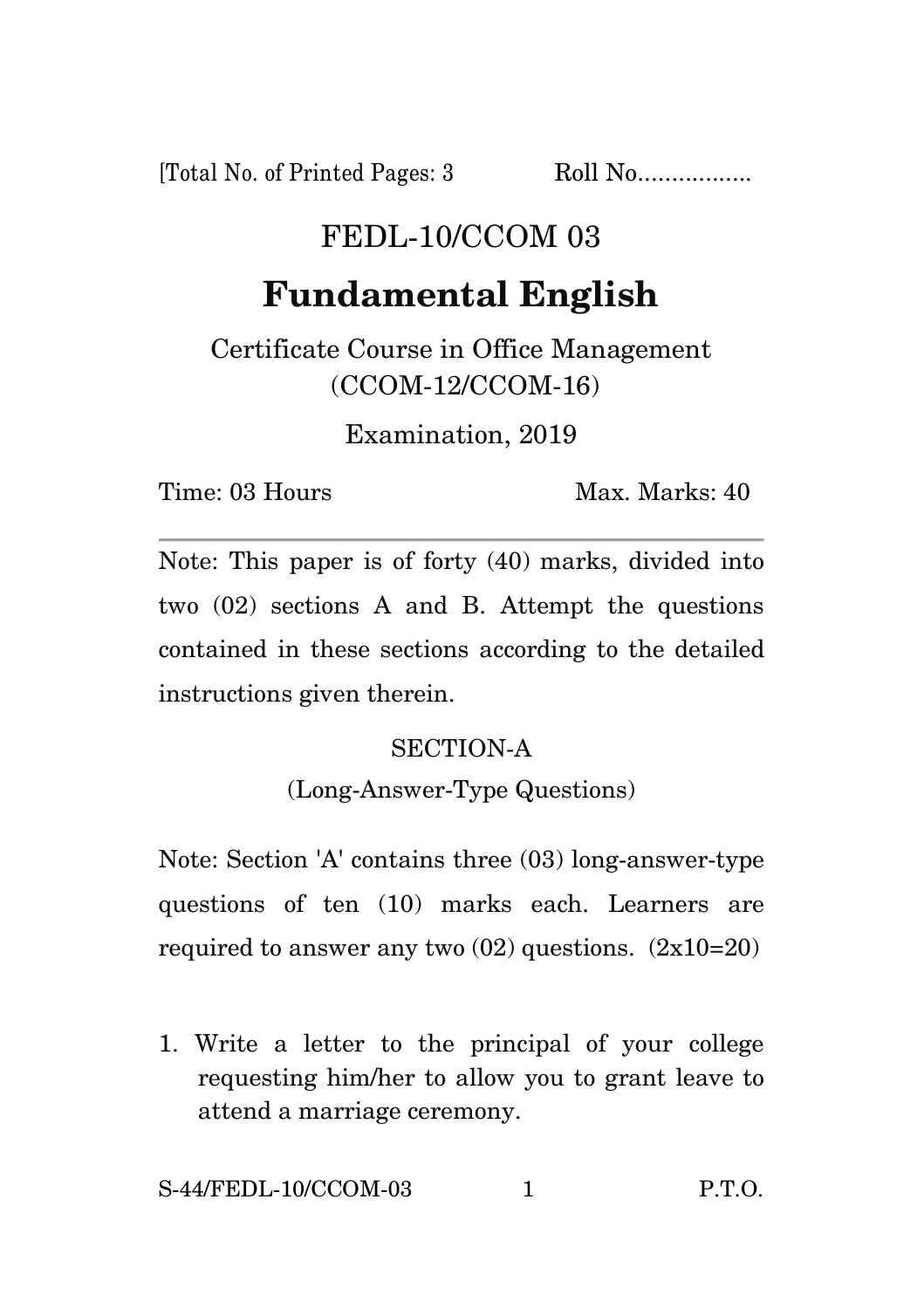- 2. Write a letter to your friend congratulating him/her on winning the best all-rounder award of the college.
- 3. In one paragraph each, give your points of view, on each of the following topics:
	- (a) Importance of moral values in life
	- (b) Social Media, a boon or a curse

#### SECTION-B

### (Short-Answer Type Questions)

Note: Section 'B' contains six (06) short-answer-type questions of five (05) marks each. Learners are required to answer any four  $(04)$  questions.  $(4x5=20)$ 

- 1. Describe the weather conditions of your home town during the monsoons.
- 2. Write down the comparative form of the following words:

Small, heavy, beautiful, fast, happy.

3. Write four sentences about your best friend.

S-44/FEDL-10/CCOM-03 2 P.T.O.